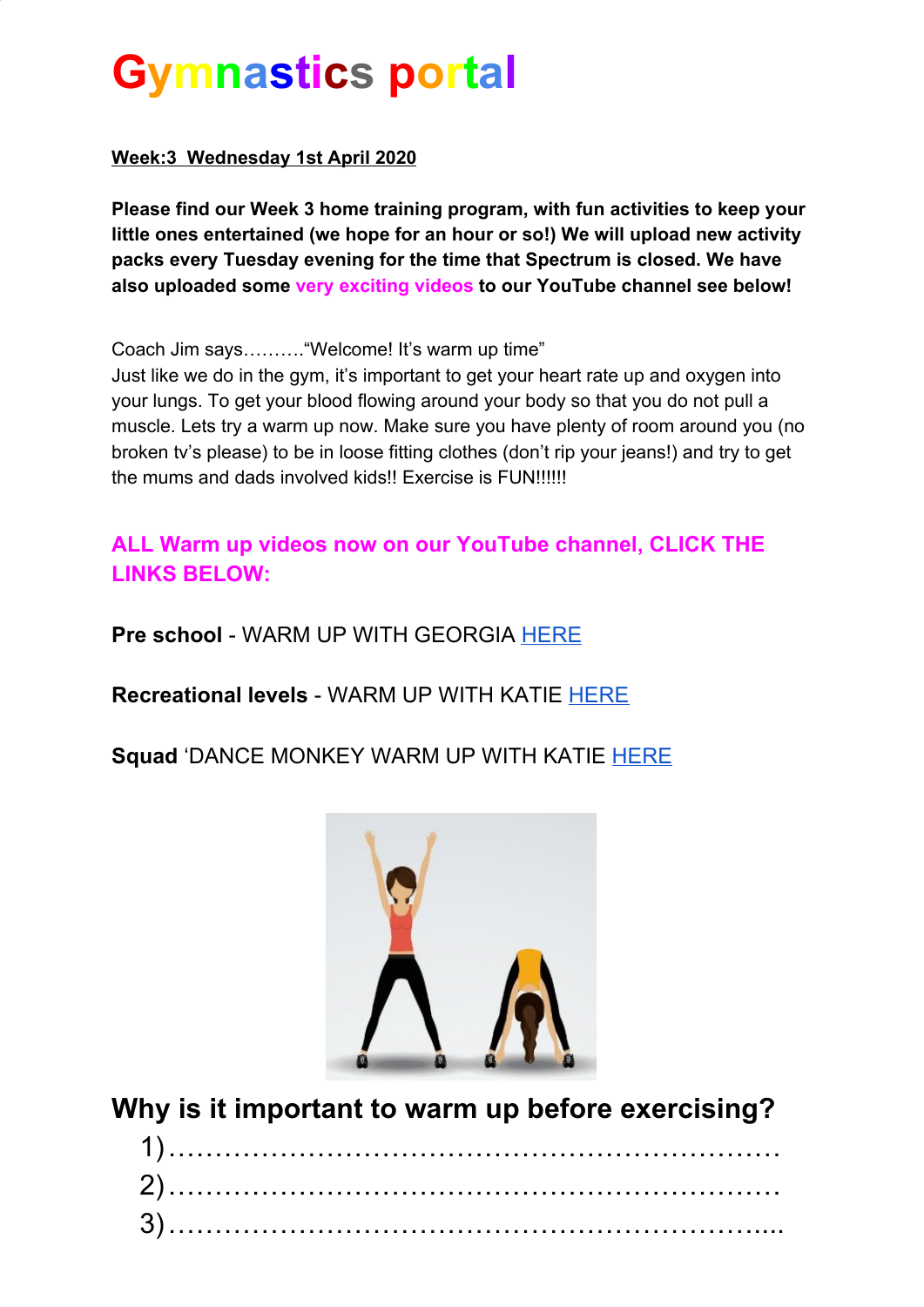### **ARM Exercises (Videos coming soon to YouTube)**

# **Pre School & Next Steps 5 repetitions Novice/Beginners levels 5-10 reps**

X5-10 Chair dips X5-10 Press ups against the wall X5-10 Press ups hands on sofa X5-10 Arms out to horizontal hold, little circles bwd/fwd

### **Intermediate 10 reps 2-3hr Lessons & Mini Squad 15-20 reps Squad 25-30reps**

X10-30 Chair dips X10-30 Press ups wide arms X10-30 Press ups diamond hands X10-30 Arm circles back/repeat forward X10-30 Rear support press ups X10-30 Press up incline feet on sofa X20-30 Down,down,up,up's (down = onto forearms)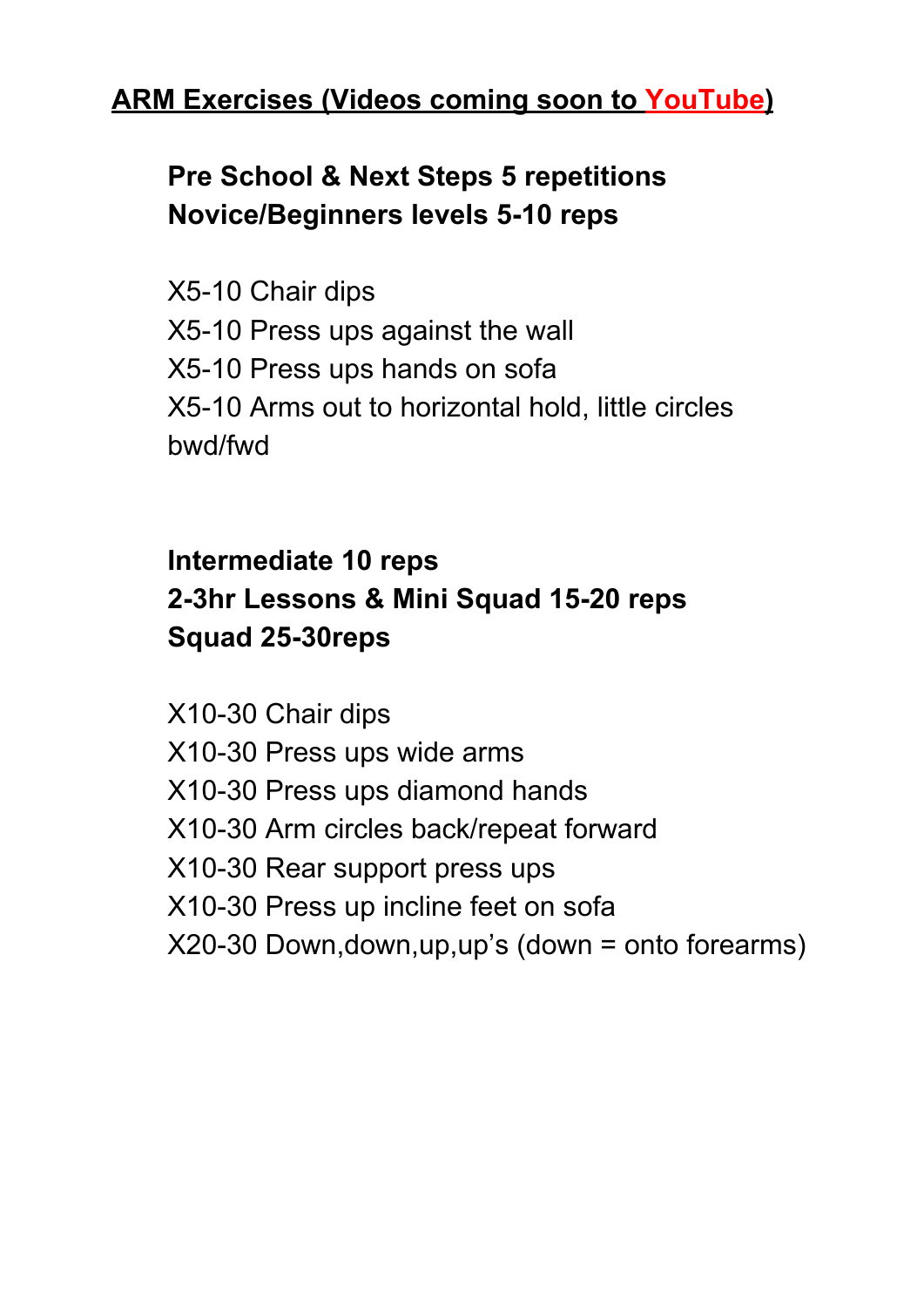### **Stretch section:**

Reduce times for lower levels - set an egg timer or the clock and hold…..

- 1 arm up over your head try and scratch your back, change arms 10 secs each
- Left leg splits 30secs-2mins
- Right leg splits 30secs-2mins
- Box splits 30secs-2mins
- X3 Pushes to bridge and hold for 5-10 secs each
- Shoulder stretch hold 30 secs-2mins
- Butterfly sit head down 10-30secs
- Japana 10-30 secs

Phew that was great…..Well done!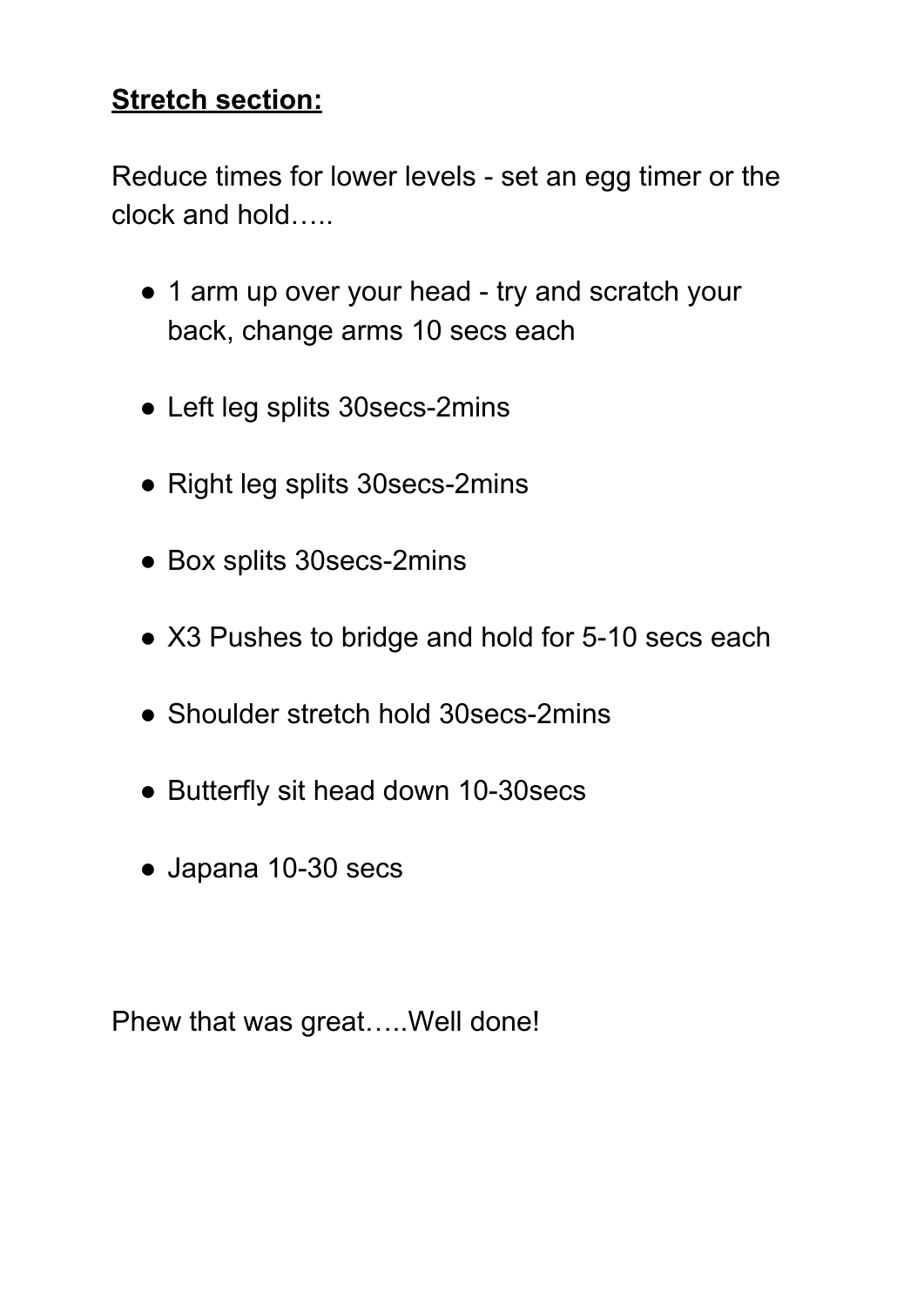# **Activity Section:**

Colour in our gymnast What skill is she performing?…………………………….

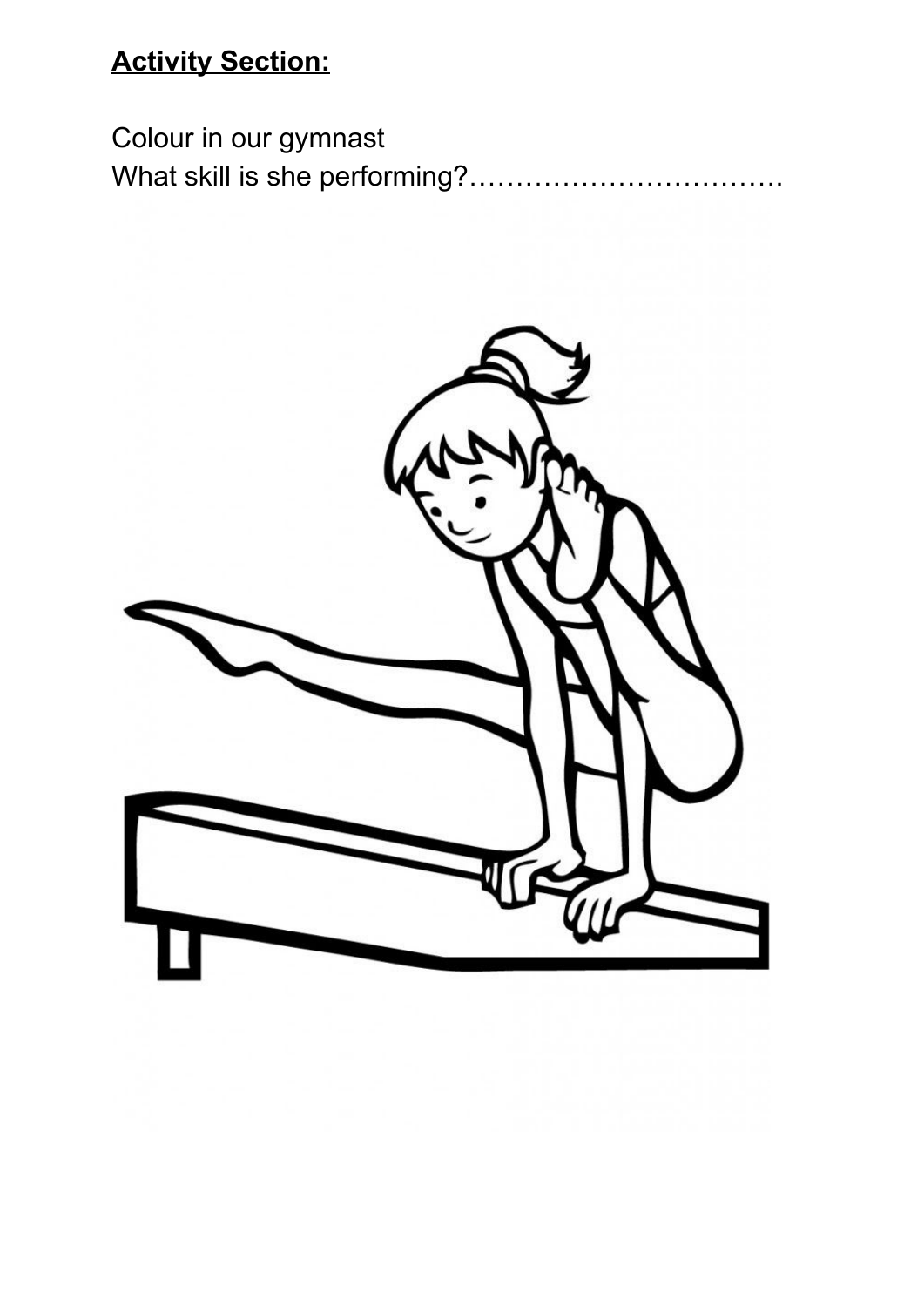# Colour in our gymnast

What apparatus is he performing on? ........................